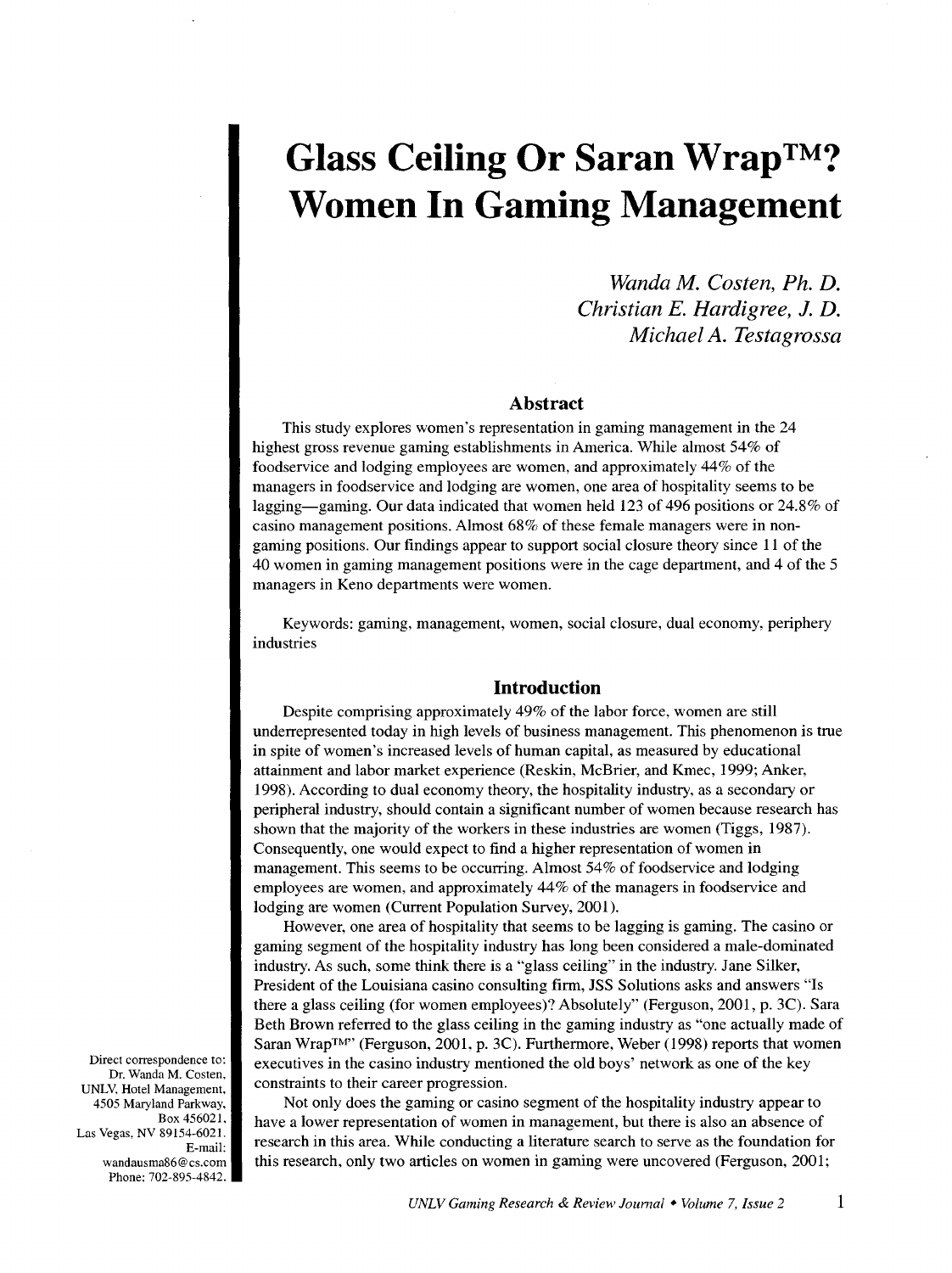Weber, 1998). Thus, one of the purposes of this paper is to provide some preliminary findings that will shed light on the importance of exploring women's representation in gaming management in prominent casinos in the United States.

## **Theoretical Framework**

As mentioned above, while the literature on the representation of women in management is comprehensive, there has been little research on women managers in gaming. Therefore this research draws on the organizational literature to frame the discussion.

# **Human Capital**

Human capital theorists posit that differences in education, training, experience, tenure, and age explain wage and occupational inequality in the United States. As such, people determine the amount of time they want to invest in developing their human capital (Browne, 1999). This time investment translates to promotions into upper level positions in the business hierarchy with increased wages. Neoclassical economists argue that women *choose* jobs that will have less depreciation of human capital, thereby minimizing losses due to intermittent employment (England, Farkas, Kilbourne, & Dow, 1988). These jobs (secretaries and bank tellers, for example) compensate women through lower skill demands, pleasant working conditions, and higher starting salaries (England, et al., 1988).

In fact, research indicates that human capital does not reduce inequality in the U.S. Specifically, education and experience do not seem to pay off for women (England, et al., 1988; Edin and Harris, 1999; Cintron-Velez, 1999). England, et al. (1988) found that starting wages were *lower* in traditional female occupations. Further, traditional female occupations received a lower return on experience than male occupations. Even when the researchers controlled for human capital, the

**Traditional female occupations received a lower return on experience than male occupations.** 

starting wages in female occupations were still lower (England, et al., 1988). Moreover, controlling for human capital, skill demands, and work conditions, people in traditional female occupations earned less. Organizations did not compensate women as predicted by human capital theory (England, et al., 1988). More importantly, some research has discovered that human capital characteristics account for almost none of the labor process disadvantage women experience (Tomaskovic-Devey, 1993). When controlling for human capital, women were found in more routine and less complex jobs with less supervisory authority (Tomaskovic-Devey, 1993).

#### **Social Closure**

Social closure is another explanation for organizational inequality. Social closure theorists argue that those in power (in gaming, typically white males) secure their powerful positions from those not considered part of their in-group. This process results in closed relationships between in-group and out-group members.

Relationships tend to be closed when organizational members believe they can improve their situation through monopolistic measures (Weber, 1978). The primary motives for closed relationships are an interest in maintaining the prestige or honor of the group, and a growing scarcity of opportunities and resources (Weber, 1978). In the labor market, exclusionary practices ensure that the best jobs and most highly sought after opportunities are reserved for the most powerful status groups (Tomaskovic-Devey, 1993). Advantaged groups actively attempt to preserve their advantage because subordinate groups are constantly attempting to usurp the dominant group's power (Tomaskovic-Devey, 1993; Parkin, 1994). In an effort to appease subordinate groups and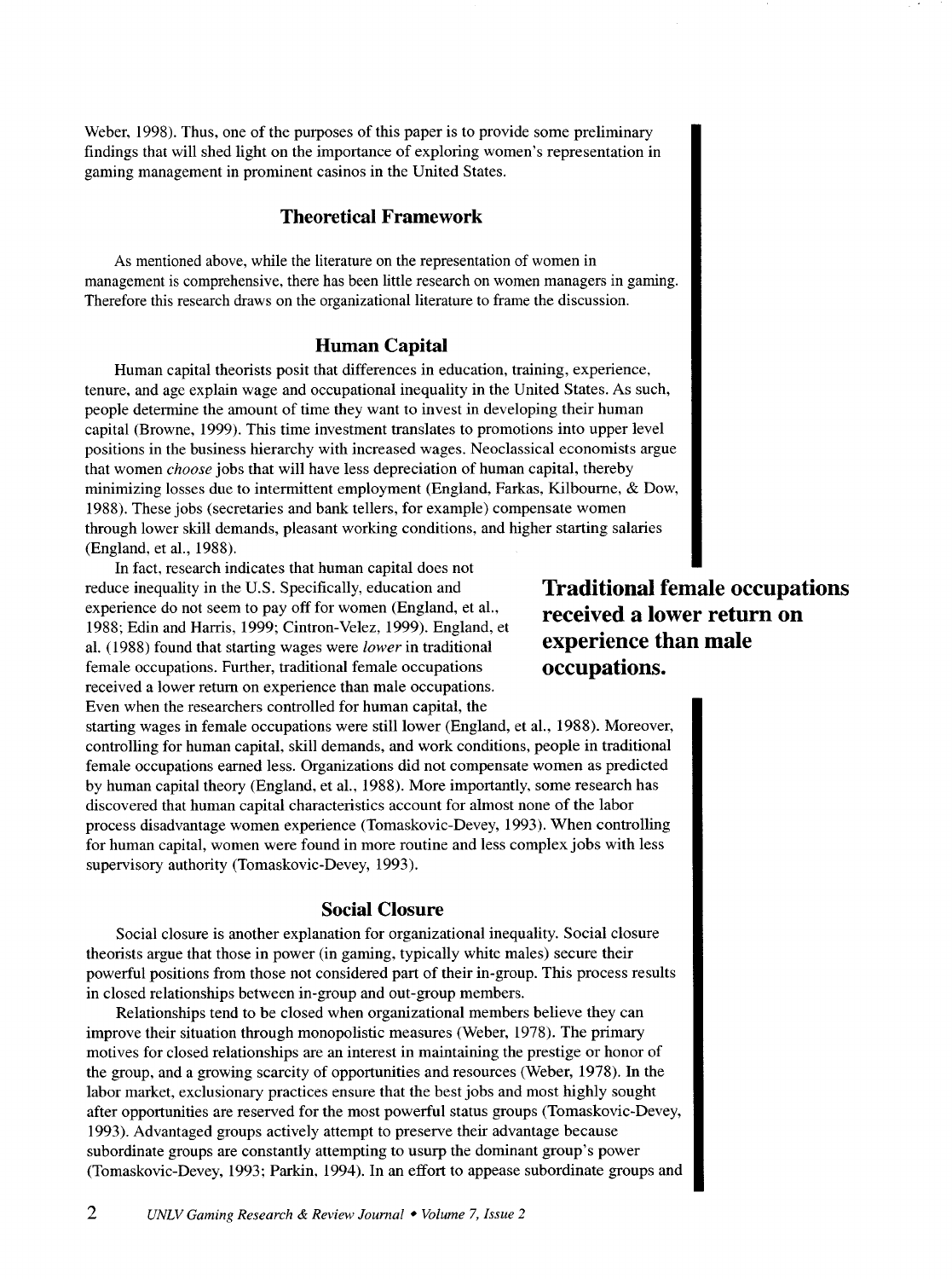to not appear monopolistic, dominant groups do not attempt to control *all* jobs. Instead, they aim to reserve only the best jobs for themselves and those like them.

Typically, organizational members will take an externally identifiable characteristic of the competitors for their position and use this as a basis to exclude those outside their

# **Gender is one of the most readily available characteristics upon which to exclude others.**

group. Gender is one of the most readily available characteristics upon which to exclude others. Sex categorization, "the process by which actors classify one another as male or female on the basis of physical sex criteria", is an automatic part of a person's perception (Ridgeway, 1997, p. 219). Sex categorization serves as a basis for differentiation, which as Weber (1978) and Bourdieu ( 1984) indicate, leads to exclusion. Exclusion becomes problematic when it is based on ascribed characteristics and results in disparate outcomes such as the gender wage gap or the

underrepresentation of women in positions of power and authority in the workplace.

Boundary drawing is another form of social closure. By erecting barriers and drawing boundaries, superordinate groups also create status differentials. Since the barriers prevent outsiders from gaining pertinent resources, they are ascribed a lower status (Weber, 1978). This status differential is evident in the workplace.

Boundary drawing and the resulting status differential are even more pronounced when the categories are dichotomous, as between men and women. In this instance the dominant group uses dichotomous boundaries to marginalize other groups and prevent their access to valuable resources (Tilly, 1999). Men, the dominant group in professional occupations, use inclusionary closure to exclude women from the most prestigious jobs, but permit women to enter related jobs that have lower status, prestige, and salaries

**As women in gaming break into more male-dominated occupations, such as casino operations, table games, and slot operations, men will impose more barriers to entry.** 

(Witz, 1992). Epstein (1981) found that women attorneys were clustered into domestic relations, child custody, voluntary legal defense, and government work. These legal areas offer far less prestige, status, and therefore, smaller wages than corporate legal work and prosecution, which are dominated by men. Perhaps this is why women professionals make less money than their male counterparts, because they are excluded from practicing in the more lucrative specialties (Cohn, 1985).

Male managers practice gender exclusion to protect their own positions from becoming "women's jobs", thereby reducing the power, prestige, status, and pay of their occupation (Bradley,

1989). Despite men's attempts to exclude women from key jobs, women still attempt to gain entry. As women in gaming break into more male-dominated occupations, such as casino operations, table games, and slot operations, men will impose more barriers to entry. In Tomaskovic-Devey's (1993) work, as the desirability of the job increased, women were more likely to be excluded. In every sector of the economy, women have been relegated to the lowest rungs of occupational hierarchies and women are severely underrepresented in the top-tiered jobs (Bradley, 1989).

#### **Dual Economy**

The dual economy approach suggests that labor market segmentation or the separation of workers into non-competing occupational groups, explains the significant differences in wages between these groups (Tiggs, 1987). Averitt (1968), arguably the father of the dual economy tradition, described the U. S. economy as consisting of two different types of businesses. According to Averitt (1968), core firms have high productivity, high profits, and intensive utilization of capital. Workers in the core sector have relatively higher wages, above average working conditions, and fringe benefits (Tolbert, Horan, and Beck, 1980). Core sector firms, also called center or primary, are those in oligopolistic markets with large-scale economies, and long-range planning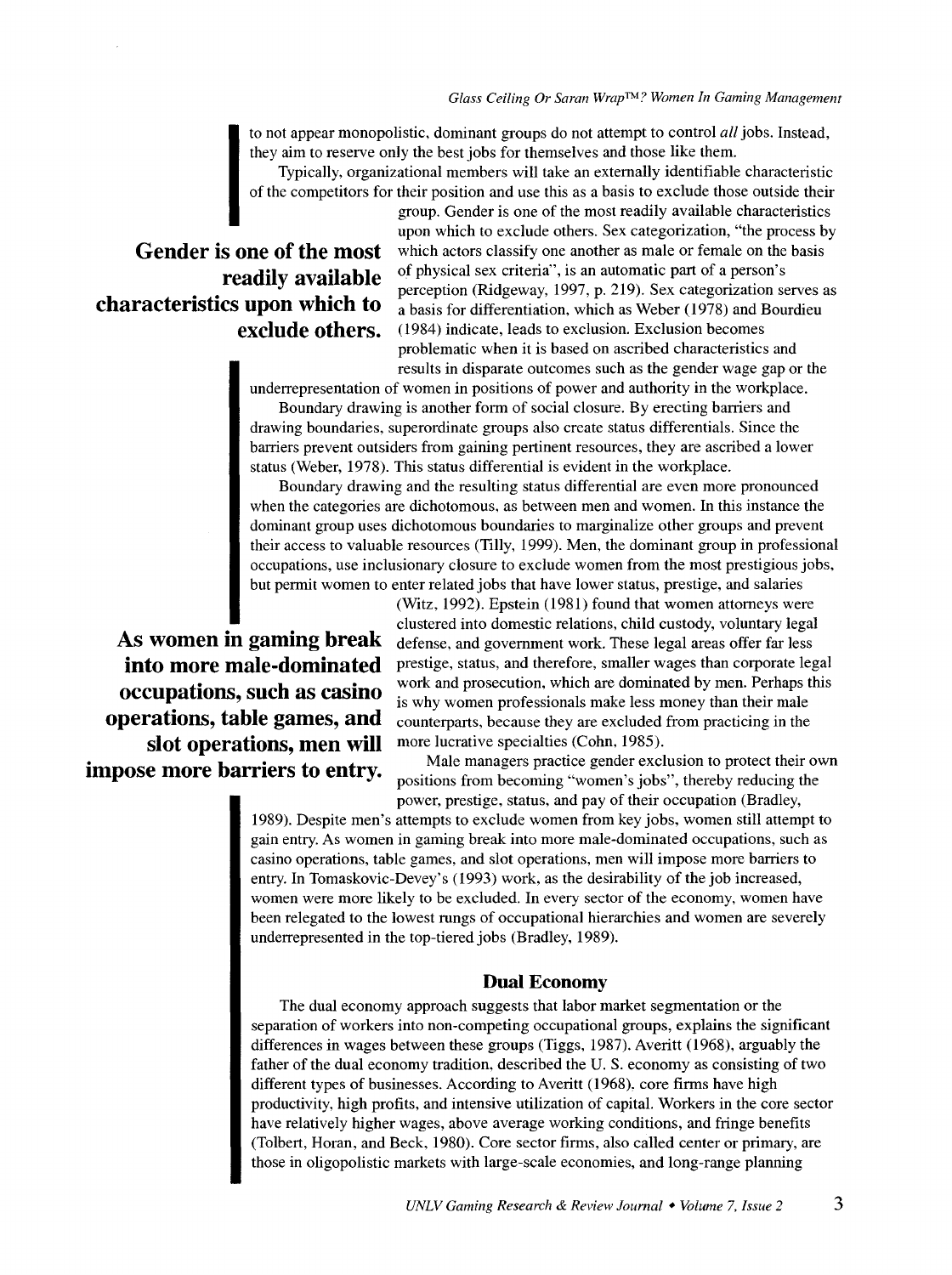capabilities (Kaufman, 1986). A center firm's assets allow them to "spend and lose more money, as well as maintain better geographic and product diversification" (Tiggs, 1987, p. 34 ). Core firms can better weather economic downturns, have better access to credit, and access to the mass media (Tiggs, 1987). Primary firms provide "job ladders, on the job training, and a differential wage structure" (Tolbert, et al., 1980, p. 1096).

Periphery firms are found mostly in the service sector, and possess attributes opposite of core sector firms (Kaufman, 1986). Firms in the periphery absorb risk (Tiggs, 1987). Firms on the economic periphery are smaller, labor intensive, have low profits and productivity, intense product competition, and lower wages (Tolbert, et al., 1980, p. 1096). The secondary sector is "characterized by low skill jobs and employment instability" (Tolbert, et al, 1980, p. 1096).

According to Tolbert, et. al. (1980), the hotel and motel industry, and the entertainment and recreation industry are classified as members of the periphery economic sector. This is significant because workers in peripheral industries received lower rates of return for education and age (Tiggs, 1987). In fact, the expansion of the service economy created more dead-end, low paying jobs, which resulted in greater earnings inequality (Tiggs, 1987). Many of the opportunities in the service economy are part-time, nonunion, sex segregated and low wage.

#### **An integrated theoretical approach**

Using the above frameworks, this paper seeks to lay the foundation for exploring the representation of women in gaming. Employing human capital theory, if women are underrepresented in the gaming segment of the hospitality industry, one would expect to find a significant difference in education, job and organizational tenure, and age. From a social closure perspective, we would expect to find women in management positions in gaming establishments, but perhaps not in the *right* positions (those possessing significant fiduciary responsibility and decisionmaking authority). Finally, given that gaming establishments are part of the secondary economic sector, there should be a greater proportion of women in general in gaming, which should also imply a greater proportion of women in gaming and casino management.

**Employing human capital theory, if women are underrepresented in the gaming segment of the hospitality industry, one would expect to find a significant difference in education, job and organizational tenure, and age.** 

**Data** 

In order to explore women's representation in gaming management, we identified twenty-four casinos in the United States. This sample included dockside and land-based casinos, but not traditional riverboat cruise casinos or Native American gaming establishments. Native American casinos were excluded because they are not governed by Title VII of the Civil Rights Act of 1964, which prohibits discrimination against any employee because of race, color, religion, sex, or national origin. Particularly, 42 U.S.C. §2000e(b) indicates that "the statute specifically excludes an Indian tribe from the definition of an employer". As a result, Foxwoods Resort Casino and Mohegan Sun Resort are not included in this dataset.

Identifying these casinos was a difficult task because there is no single list of prominent casinos in the U. S., nor any statistics that rank order U. S. gaming establishments. Also, many U. S. casinos are components of large conglomerates. For example, MGM Mirage, Inc. operates MGM Grand, The Mirage, and eight other properties. The selection process was particularly challenging when assessing casinos in Nevada, where gaming conglomerates are not required to report gross gaming revenue for each individual property. As a result, Park Place Entertainment properties in Nevada are not included in this sample because we were unable to obtain individual property gaming revenues.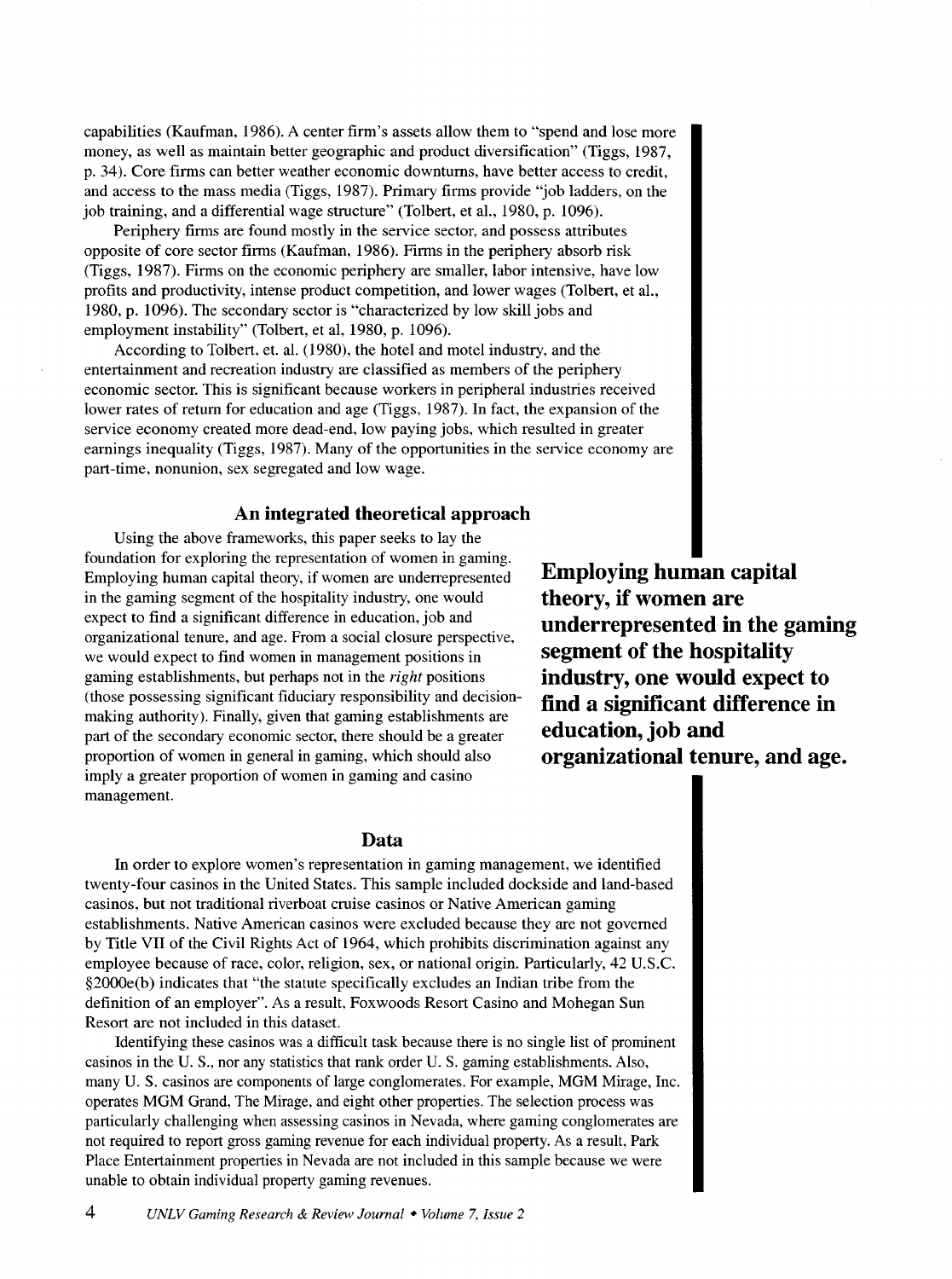#### *Glass Ceiling Or Saran Wrap* TM? *Women In Gaming Management*

To further complicate the process of selecting a sample, there are also discrepancies in the reporting of casino square footage, number of hotel rooms, number of employees, number of slot machines, and number of table games. Finally, there is no uniformity in the reporting of such information as some is self-reported, some is reported by government institutions, and still other data are gathered by researchers and/or periodicals. In order to systematically identify our sample, we selected the top 24 U.S. casinos in terms of 2001 gross gaming revenue. This information is compiled in Table 1.

| <b>Region</b>                    | <b>Casino Name</b>                        | 2001 Revenue  |
|----------------------------------|-------------------------------------------|---------------|
|                                  |                                           | (in \$1000's) |
|                                  | Trump Taj Mahal Casino Resort             | 535,313       |
|                                  | Bally's - Atlantic City                   | 520,798       |
|                                  | Tropicana Casino and Resort               | 418,305       |
|                                  | Trump Plaza Hotel and Casino              | 332,975       |
|                                  | Trump Marina Hotel Casino                 | 272,288       |
| <b>Atlantic City, New Jersey</b> | Showboat Hotel and Casino                 | 354,373       |
|                                  | Sands Hotel and Casino                    | 236,832       |
|                                  | <b>Resorts Casino Hotel</b>               | 243,750       |
|                                  | Harrah's Atlantic City                    | 413,067       |
|                                  | <b>Caesars Atlantic City</b>              | 489,520       |
|                                  | <b>Atlantic City Hilton Casino Resort</b> | 326,705       |
|                                  | Bellagio                                  | 355,100       |
|                                  | Mandalay Bay Resort and Casino            | 198,900       |
| Las Vegas, Nevada                | <b>MGM Grand Hotel Casino</b>             | 284,800       |
|                                  | The Mirage                                | 382,100       |
|                                  | Venetian Resort Hotel and Casino          | 228,900       |
|                                  | <b>MGM Grand Detroit Casino</b>           | 355,100       |
|                                  | <b>Motor City Casino</b>                  | 309,000       |
|                                  | Harrah's New Orleans Casino               | 249.857       |
|                                  | Horseshoe Casino and Hotel                | 246,867       |
| <b>Other Regions</b>             | Isle of Capri Casino                      | 202,833       |
|                                  | Harrah's Joliet Casino Hotel              | 300,874       |
|                                  | Hollywood Casino Aurora                   | 232,227       |
|                                  | Ameristar Casino and Hotel                | 210,500       |

Table 1 Top 24 casinos in the U.S. by gaming revenue in thousands (000)

Source: Gaming Business Directory, (2001).

#### Methodology

Once we identified the sample, we sought datasets that would provide us with control variables and the opportunity to conduct advanced statistical analyses. Unfortunately, there are no datasets that include gaming revenue and management positions by property, in addition to the traditional human capital control variables of age, sex, education, and job or organizational tenure. Another approach is to conduct a case study exploring women's representation in gaming management in a particular gaming organization. It is hard to gain access to this type of information in gaming establishments, however, due to the potentially damaging findings. Discussions with another researcher uncovered the possibility of using a directory of gaming establishments that could permit at least some measurement of women's representation. Following this perspective, we used the 2001 *Gaming Business Directory* (GBD), which lists each casino's management team by title, name, and position, to determine not only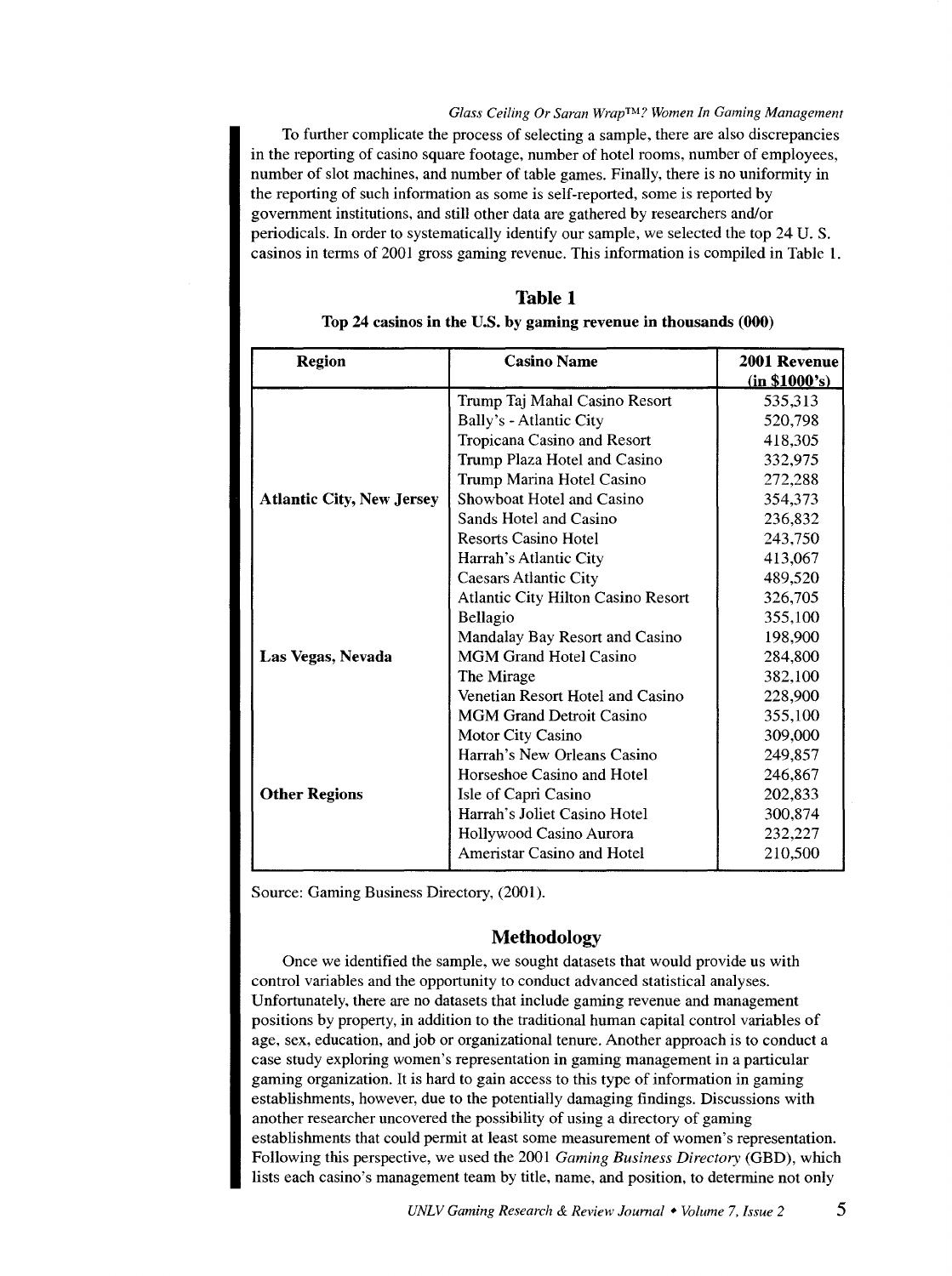the percentage of women in key positions in these casinos, but also the positions women held. The positions listed in the GBD include the titles of President/Chief Operating Officer, Vice President, General Manager, Director, Manager, and Supervisor. We counted the number of positions in each casino, and tracked the number of women on the casino's management team, as well as which positions women held. The findings are discussed below.

## Results.

The sex composition of the management positions is listed in Table 2. There were a total of 496 positions in the 24 casinos in the sample, and women comprised 123 or

24.8% of the casinos' management teams. More specifically, women held 32% of the gaming management positions. Almost 68% of the women were in non-gaming management positions. The largest representation of women managers in a casino was 42.1 %. Only four of the 24 casino properties in the study had a woman in general management. One Atlantic City casino had

# Only four of the 24 casino properties in the study had a woman in general management.

two women (President, and General Manager): another Atlantic City casino had one

| Table 2                                                         |  |  |
|-----------------------------------------------------------------|--|--|
| Sex composition of management positions by gaming establishment |  |  |

| Casino                     | <b>Total</b>      | <b>Total Women in all</b> | <b>Total Gaming Women</b> |                |
|----------------------------|-------------------|---------------------------|---------------------------|----------------|
| <b>Name</b>                | <b>Management</b> | Management                | Management                | in             |
|                            | <b>Position</b>   | <b>Positions</b>          | <b>Positions</b>          | Gaming         |
| Trump Taj Mahal            | 18                | 3                         | 5                         | $\Omega$       |
| Bally's - A.C.             | 24                | $\overline{4}$            | 7                         |                |
| Tropicana                  | 25                | 10                        | 6                         | 0              |
| <b>Trump Plaza</b>         | 13                |                           | 4                         |                |
| Trump Marina               | 15                |                           | 3                         |                |
| Showboat                   | 12                | 5                         | $\overline{\mathbf{3}}$   |                |
| Sands                      | 15                | 4                         | $\overline{\mathbf{3}}$   | 0              |
| <b>Resorts Casino</b>      | 17                | 7                         | $\overline{\mathbf{3}}$   | 1              |
| Harrah's - A.C.            | 19                | 8                         | 7                         | 5              |
| Caesars-A.C.               | 14                | ł                         | $\overline{3}$            | $\overline{0}$ |
| A.C. Hilton Casino         | 16                | 5                         | $\overline{c}$            | $\mathbf{I}$   |
| Bellagio                   | 33                | 10                        | 8                         |                |
| Mandalay Bay               | 26                | 8                         | 8                         | 2353223        |
| <b>MGM</b> Grand           | 28                | 6                         | 10                        |                |
| The Mirage                 | 42                | 11                        | 7                         |                |
| Venetian                   | 42                | 5                         | 9                         |                |
| <b>MGM Grand - Detroit</b> | 14                | 5                         | $\overline{\mathbf{4}}$   |                |
| Motor City Casino          | 19                | 5                         | 7                         |                |
| Harrah's - New             |                   |                           |                           |                |
| Orleans Casino             | 21                | 6                         | 6                         | 3              |
| Horseshoe                  | 18                | 5                         | 4                         | $\mathbf{1}$   |
| Isle of Capri Casino       | 17                | $\overline{\mathbf{3}}$   | $\overline{\mathbf{4}}$   | $\mathbf{1}$   |
| Harrah's - Joliet          | 16                | $\overline{\mathcal{L}}$  | $\overline{2}$            | $\overline{c}$ |
| Hollywood Casino -         |                   |                           |                           |                |
| Aurora                     | 16                | $\overline{c}$            | 6                         | 1              |
| Ameristar                  | 16                | 4                         | $\overline{4}$            | 1              |
| <b>TOTAL POSITIONS</b>     | 496               | 123                       | 125                       | 40             |

Source: Gaming Business Directory, (2001).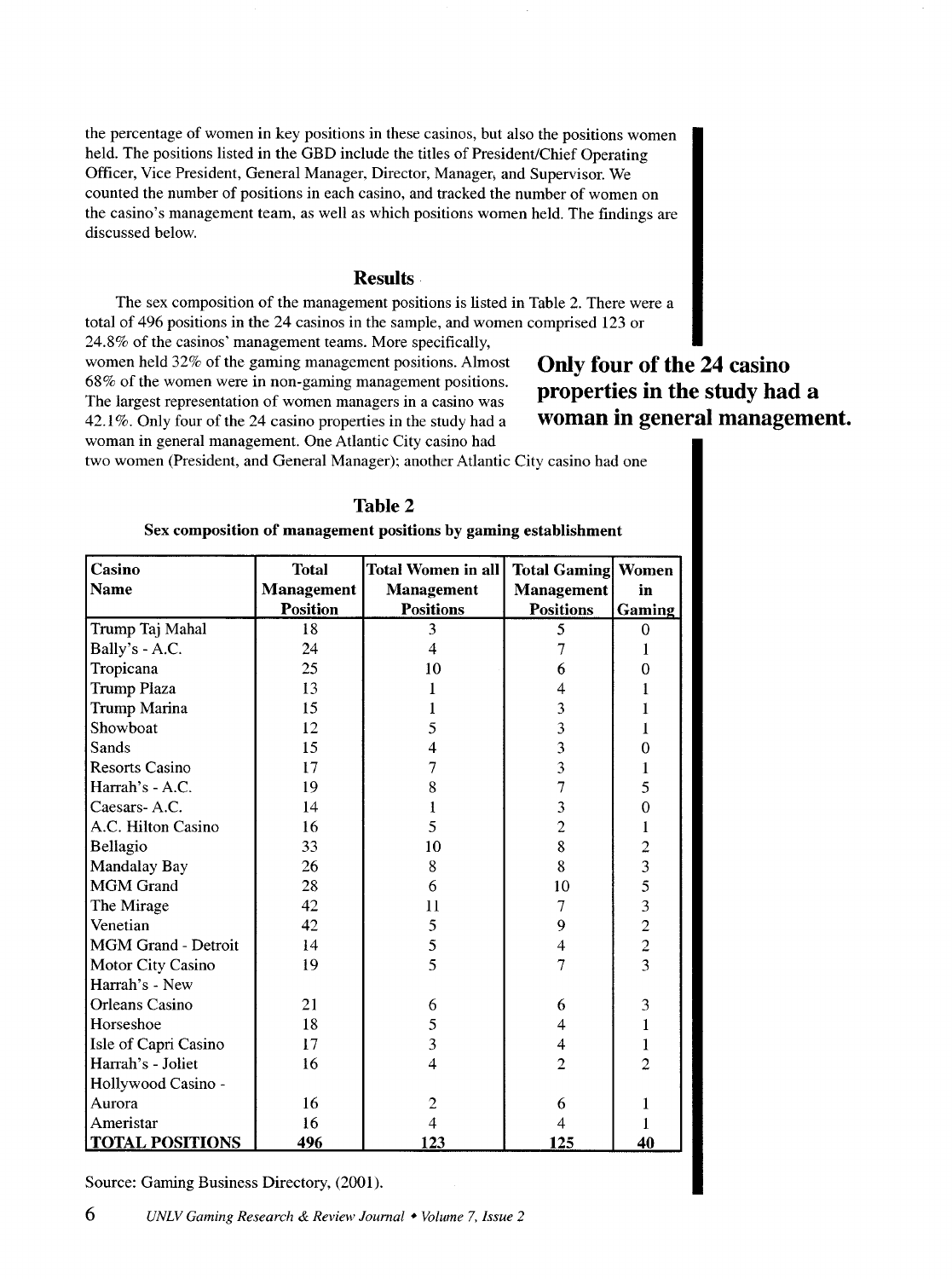*Glass Ceiling Or Saran WrapTM? Women In Gaming Management*  woman (President/COO); a Las Vegas casino had one woman (Vice President); and a casino in Michigan had one woman (General Manager). The management positions that women held are compiled in Table 3.

| <b>POSITION</b>                   | <b>NUMBER OF WOMEN</b> |
|-----------------------------------|------------------------|
| VP Human Resources                |                        |
| VP Marketing                      |                        |
| Cage/Credit Manager               |                        |
| Human Resources Director          |                        |
| <b>Special Events Director</b>    |                        |
| Director of Cage Operations       |                        |
| Director of Conventions & Sales   |                        |
| <b>Special Events Manager</b>     |                        |
| <b>VP Casino Operations</b>       |                        |
| Director of Security/Surveillance |                        |

# **Table 3**

**Most frequently held management positions by women<sup>1</sup>**

Source: Gaming Business Directory, (2001).

The most frequently held position by a woman manager is Vice President of Human Resources, followed by Vice President of Marketing. In terms of gaming management however, women were most frequently found in the Cage or Credit Manager position or the Director of Cage Operations position. This data is gathered in Table 4.

# **Table 4 Most frequently held gaming management positions by women**

| <b>POSITION</b>             | <b>NUMBER OF WOMEN</b> |
|-----------------------------|------------------------|
| Cage/Credit Manager         |                        |
| Director of Cage Operations |                        |
| VP Casino Operations        |                        |
| Director of Slot Operations |                        |
| Poker Room Manager          |                        |
| Director of Table Games     |                        |
| Keno Manager                |                        |

Source: Gaming Business Directory, (2001).

Departmental sex composition is depicted in Table 5. We found that women constituted 80% of the Keno department, 60% of the human resources department, 52.6% of the conventions department, and 47.8% of the cage department.

<sup>1</sup> The 38 other management positions held by women each had a frequency of less than 4.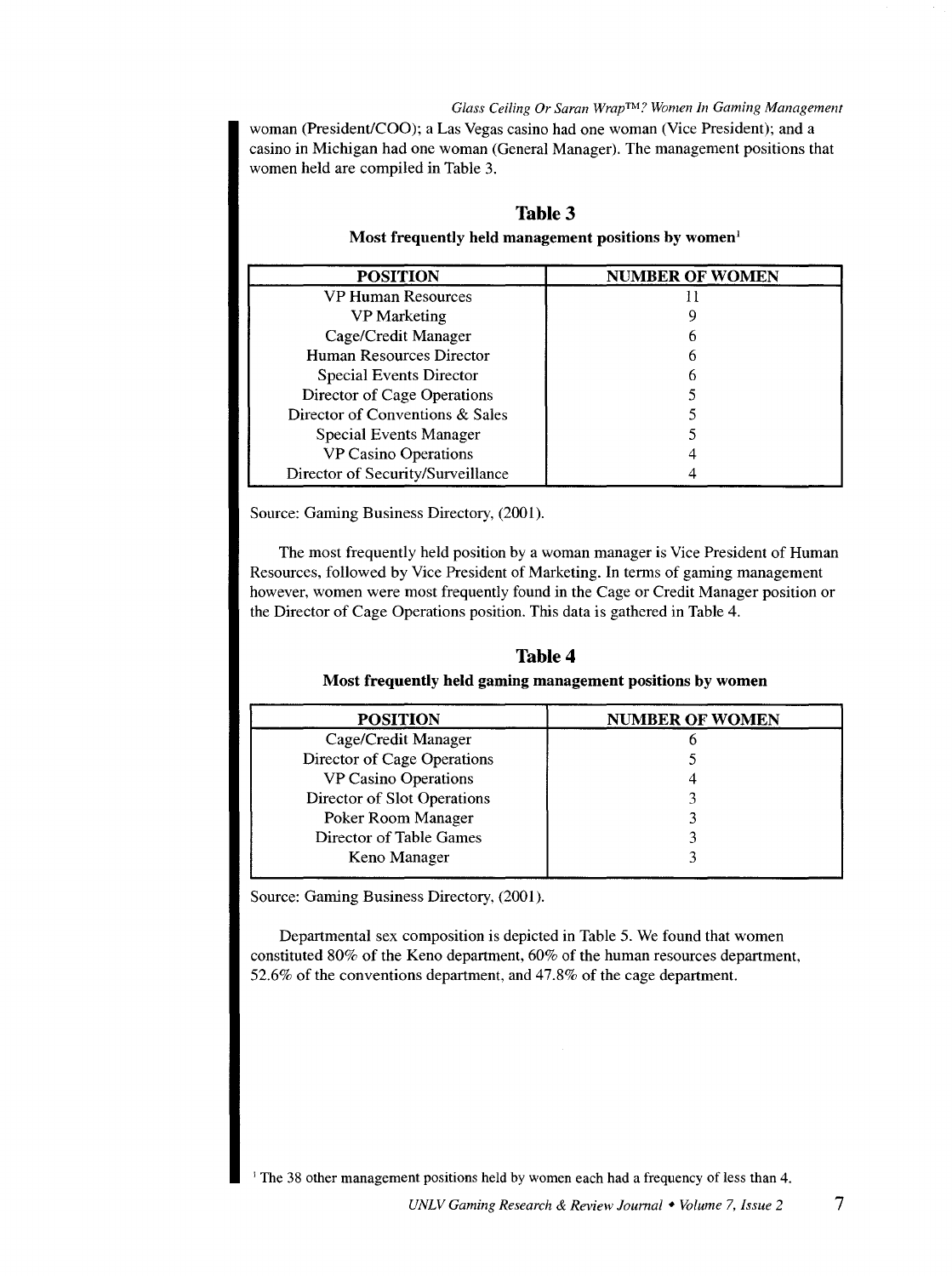| <b>All Hotel/Casino</b>     | <b>Total Managers</b> | <b>Female Managers</b> | % Female Managers    |
|-----------------------------|-----------------------|------------------------|----------------------|
| <b>Departments</b>          | <b>By Department</b>  | <b>By Department</b>   | <b>By Department</b> |
| <b>General Manager</b>      | 52                    | 5                      | 9.62                 |
| <b>Casino Operations</b>    | 30                    | 8                      | 26.67                |
| Cage                        | 23                    | 11                     | 47.83                |
| <b>Slots</b>                | 39                    | 8                      | 20.51                |
| <b>Table Games</b>          | 14                    | 5                      | 35.71                |
| Keno                        | 5                     | 4                      | 80.00                |
| Poker                       | 8                     | $\overline{3}$         | 37.50                |
| Race & Sports Book          | 6                     | 1                      | 16.67                |
| <b>Security</b>             | 45                    | 7                      | 15.56                |
| <b>Marketing</b>            | 47                    | 15                     | 31.91                |
| <b>Human Resources</b>      | 30                    | 18                     | 60.00                |
| Purchasing                  | 19                    | 3                      | 15.79                |
| <b>Finance</b>              | 36                    | 3                      | 8.33                 |
| <b>MIS</b>                  | 23                    | 3                      | 13.04                |
| Hotel                       | 24                    | 4                      | 16.67                |
| Food & Beverage             | 27                    | $\overline{c}$         | 7.41                 |
| <b>Facilities</b>           | 23                    | $\overline{2}$         | 8.70                 |
| <b>Conventions</b>          | 19                    | 10                     | 52.63                |
| <b>Events/Entertainment</b> | 26                    | 11                     | 42.31                |
| <b>TOTAL MANAGERS</b>       | 496                   | 123                    | 24.80                |

# **Table 5**  Percentage of women managers by department

Source: Gaming Business Directory, (2001).

Some regional differences were also identified, and these are shown in Table 6.

|  | 'NІ<br>я | Iе |  |
|--|----------|----|--|
|--|----------|----|--|

Sex composition of management positions by region

| Region                 | <b>Total</b><br><b>Management</b><br><b>Positions</b> | <b>Total Women in</b><br><b>Management Positions</b> | Percentage of<br>Women in<br><b>Management</b> |
|------------------------|-------------------------------------------------------|------------------------------------------------------|------------------------------------------------|
| Atlantic City, NJ      | 188                                                   | 49                                                   | 26.06%                                         |
| Las Vegas, NV          | 171                                                   | 40                                                   | 23.39%                                         |
| Other Regions          | 137                                                   | 34                                                   | 24.82%                                         |
| <b>TOTAL POSITIONS</b> | 496                                                   | 123                                                  | 24.80%                                         |

Source: Gaming Business Directory, (2001).

Approximately 38% of all the management positions in the study were located in Atlantic City. Of these positions, women accounted for 26%. Over 34% of the management positions we studied were located in Las Vegas, and 23.4% of these positions were held by women. Casinos outside of Atlantic City and Las Vegas accounted for 27.6% of all management positions and women were located in 24.8% of these positions.

There were also regional differences in terms of gaming management positions, and these are shown in Table 7. Although Las Vegas had a lower percentage of women in management, 35.7% of the women in gaming positions were located in Las Vegas. Almost 24% of the women in gaming management positions were in Atlantic City, and 37.8% were in casinos outside of Atlantic City and Las Vegas.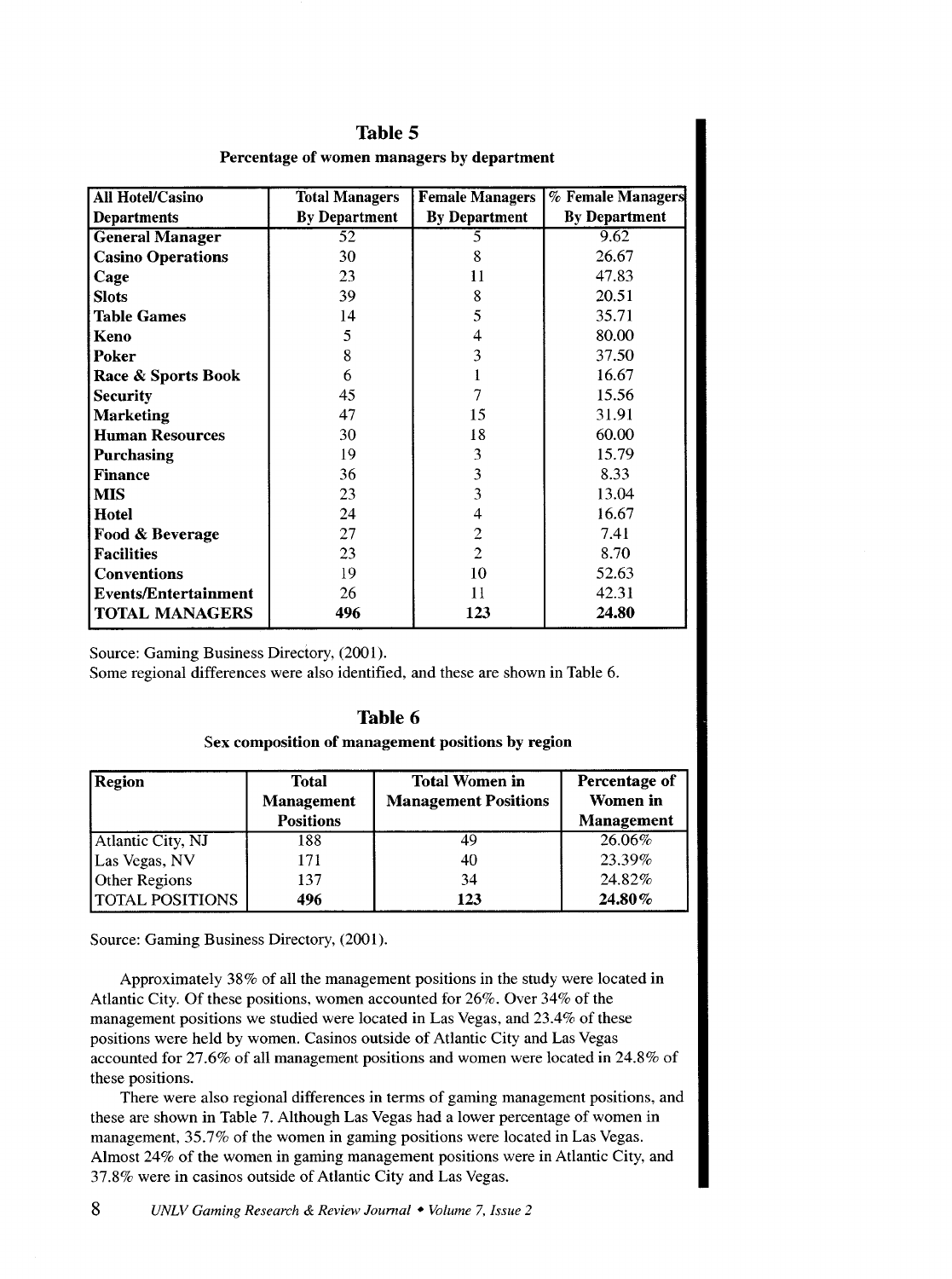*Glass Ceiling Or Saran WrapTM? Women In Gaming Management*  **Table 7** 

| Region                 | <b>Total Gaming</b><br><b>Management</b><br><b>Positions</b> | <b>Total Women</b><br>in Gaming<br>Management | Percentage of<br>Women in<br>Gaming<br><b>Management</b> |
|------------------------|--------------------------------------------------------------|-----------------------------------------------|----------------------------------------------------------|
| Atlantic City, NJ      | 46                                                           |                                               | 23.91%                                                   |
| Las Vegas, NV          | 42                                                           | 15                                            | 35.71%                                                   |
| Other Regions          | 37                                                           | 14                                            | 37.84%                                                   |
| <b>TOTAL POSITIONS</b> | 125                                                          | 40                                            | 32.00%                                                   |

#### Sex composition of gaming management positions by region

Source: Gaming Business Directory, (2001).

#### **Discussion**

So what do these findings really mean? On the surface, these findings appear to support social closure theory. While almost 25% of the managers in these gaming establishments were women, the majority (67 .5%) of these women were in non-gaming management positions. Over half (52.8%) of the women were in human resources, marketing, special events, conventions, or cage occupations. These positions are typically considered "women's occupations" and hence where one would expect to find a large representation of women. Of the 40 women in gaming management positions, 11 were in the cage department. Moreover, four of the five managers in Keno departments were women. These findings are consistent with Weber (1998). She reported that 50% of the women in casino operations were in Keno. In her study, women were predominately found in the human resources, cage, and marketing departments (Weber, 1998).

Social closure theorists argue that women are not excluded from all positions, only those that are essential to the business. Additionally, as women enter male-dominated arenas such as the gaming industry, they are often given opportunities in typical women's jobs, or related fields with less status, prestige, and lower salaries. These exploratory findings indicate that this practice may indeed be occurring in the gaming industry. Cage operations consist of "maintain[ing] the integrity and security of cash, tokens and chips on deposit" (Eade and Eade, 1997, p. 255), and "ensuring the security of money or valuables left on deposit with the cage via safe deposit boxes, the vault, etc." (Eade and Eade, 1997, p. 255). These tasks, similar to those of bank tellers and clerks, have often been considered women's work since women entered the workplace in the 1920s (Savage and Witz, 1992). Furthermore, Keno is similar to Bingo and is not considered a traditional gaming department like slots or table games.

Although the gaming industry is part of the secondary economic sector as defined by dual economy theory, it seems to be lagging behind the rest of the hospitality industry in some aspects of women's representation in management. According to the January 2001 Current Population Survey (CPS), women comprise 53.7% of the eating and drinking, and lodging industries. Women also constitute 44.4% of the managers in these industries (Current Population Survey, 2001). Unfortunately, there are no CPS data on the gaming industry because it does not possess its own industry code, however, in this study, women fill only 24.8% of all management positions in gaming establishments, and hold 32% of the gaming management positions.

The dataset does not include information on age, tenure, education, and experience, thus we are unable to measure human capital's impact. We can, however, draw inferences about the consequences of these findings. Women fill 18.8% of the upper management positions (those with the title of Vice President or higher, including General Manager, President, etc.) in these casinos. Most of these positions however, are traditional women's jobs, which typically pay less than mainstream men's jobs. For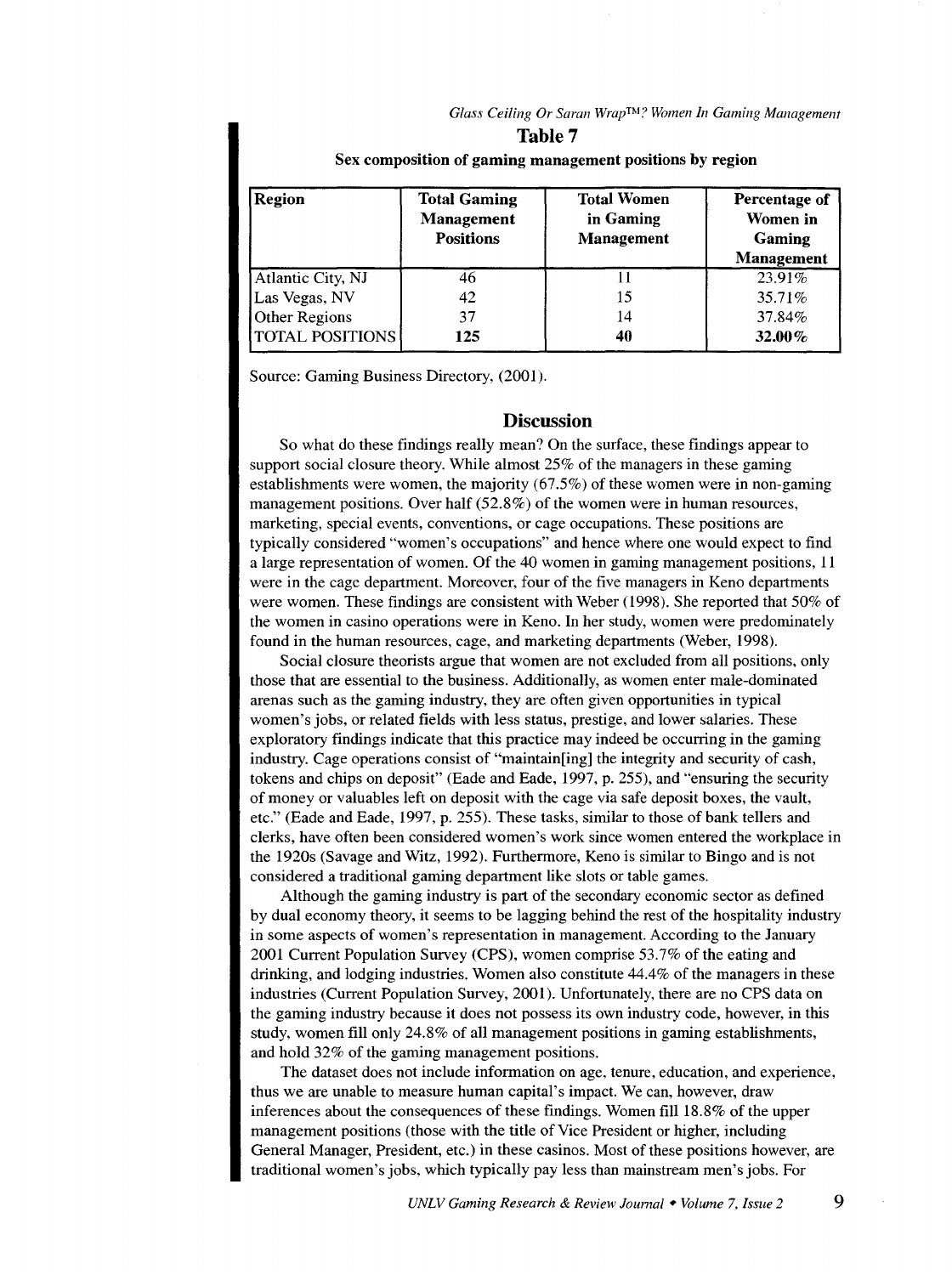example, of the ten most frequently held positions, only two (VP Casino Operations and Director of Security/Surveillance) were not traditional women's positions. This finding offers some support for the continued gender wage gap. The most frequently held positions by men were President (19), VP of Finance and VP of Marketing (16), VP Slot Operations and Director of Facilities (14). Table 3 depicts the average salaries for some of these positions.

| Table 3 |                                     |  |
|---------|-------------------------------------|--|
|         | Position salaries for men and women |  |

| <b>POSITION</b>           | <b>AVERAGE SALARY</b>  |
|---------------------------|------------------------|
| President                 | \$1,072,238            |
| <b>VP</b> Finance         | \$174,070 <sup>2</sup> |
| <b>VP</b> Marketing       | \$138,090              |
| <b>VP Human Resources</b> | \$96,780               |

Source: Kefgen and Mahoney, (1996).

The difference between the average salary of the most frequently held men's positions and the most frequently held women's positions is \$38,645<sup>3</sup>. Hence women are in positions that earn significantly less money than men.

These findings suggest that there may indeed be a glass ceiling in the gaming segment of the hospitality industry. Recent research suggests that women still have a tougher time attaining the highest ranks within their professions (Dailey, 2002; Patrington, et al., 1999). While women are making great strides into management, "the glass ceiling has been raised from the entry and staff level, but still remains at the highest levels [in organizations]" (Heard, 2001, p. 56). One of the explanations for the continued existence of the glass ceiling is that women have traditionally had fewer opportunities for key assignments, and women tend to be in positions that have less visibility, risk, and breadth of responsibility than men (McDonald and Hite, 1998). The results of this preliminary investigation indicate that women in gaming may be encountering these types of situations.

#### **Future Research**

While this project was clearly exploratory in nature, we believe it has revealed some key areas for future research. The findings indicate that the majority of women in management in casinos are in non-gaming departments. What are the processes that lead to this outcome? Are there any barriers to women entering gaming management positions? Which positions are important for progression to senior management or the executive office? Understanding the specific dimensions of the glass ceiling, and uncovering the career development experiences necessary to eliminate the effects of the glass ceiling would provide valuable insight to gaming corporations (Knutson and Schmidgall, 1999; McDonald and Hite, 1998).

From a human capital perspective we would encourage research that explores the impact of gender, age, job and firm tenure, experience, and education on what management positions women hold. Such research will require partnering with casinos

<sup>2</sup> This mean was reached by using the 2000 Gaming Wage Survey for Las Vegas. Since Atlantic City GMs earned 17.9% more than Las Vegas GMs (Kefgen and Mahoney, 1996), we maintained the same differential for the VP of Finance position and calculated the average salary.<br><sup>3</sup> The average salary for VP Finance and VP Marketing =  $$156,080$ , while the average salary for VP Human Resources and VP Marketing  $= $117,435$ . The average salary for President was deleted due to the large disparity in salary.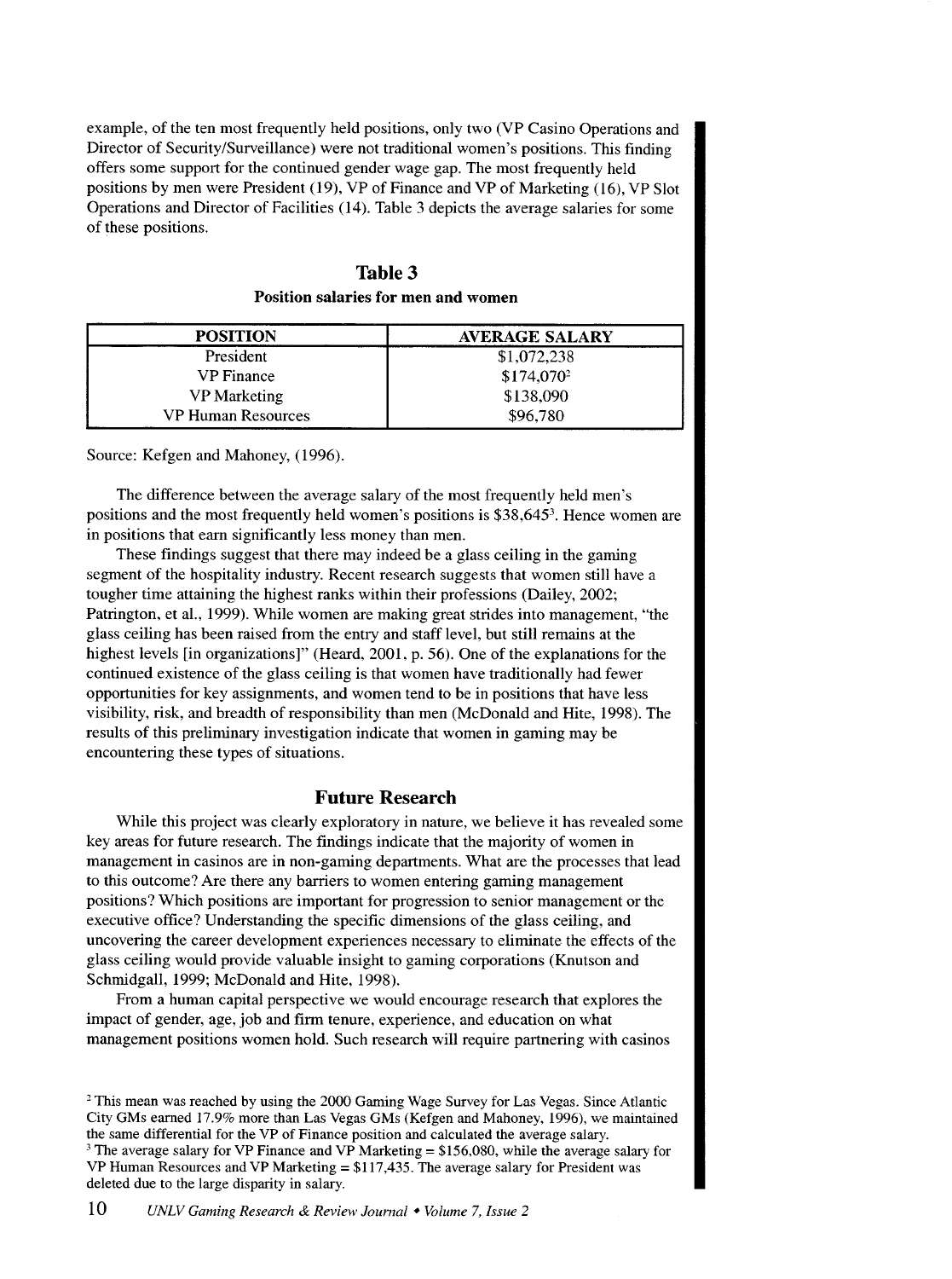#### *Glass Ceiling Or Saran WrapTM? Women In Gaming Management*

or gaming industry associations to gain access to demographic information in addition to job and occupational information.

This research is important because the findings indicate that the gaming segment of the hospitality industry is lagging behind the other segments in terms of women's representation in management. Women in the lodging industry indicate that theirs is an industry where gender has less of an impact on an individual's success (Mann and Seacord, 2003).

Sara Beth Brown's comment about the glass ceiling in the gaming industry actually being made of Saran Wrap™ is telling (Ferguson, 2001). When we contacted her for further explanation, she responded that she was a visual person, and when she thought of someone getting through a glass ceiling, she envisioned the glass "shattering and opening up for everyone" (Brown, 2002). From her perspective, this has yet to happen in the gaming industry, but women have made substantial strides. In her mind's eye, when someone pushes through plastic wrap, it stretches, but does not necessarily open a gaping hole through which everyone can pass. Thus, she believes that while some women are rising to the top positions in casinos, not all women seem to be gaining access to these senior positions.

Richard J. Goeglein, Managing Partner of Evening Star Hospitality, LLC, concurred with another senior human resources executive in stating that the gaming industry has traditionally been male-dominated. According to Goeglein, "The Industry is making some progress in joining the rest of the business world but not very quickly" (Goeglein, 2003). The gaming industry's sluggish response to the workforce's changing demographics could potentially impact the industry's ability to attract top talent.

If gaming establishments want to hire the best managers, they will need to acknowledge that not all of the best candidates will be male, and explore why there are fewer women managers in their organizations. Otherwise, they may be ineffectively using their available human capital. Finally, this research could also offer further insight into the gender wage gap. If women managers in the gaming industry continue to hold traditionally female jobs with significantly less pay than their male colleagues, this finding could offer support for why there is a gender wage gap.

#### **References**

- Anker, R. (1998). *Gender and jobs: Sex segregation of occupations in the world.* Geneva, Switzerland: International Labour Office.
- Averitt, R. T. (1968). *The dual economy: The dynamics of American industry structure.*  New York: W. W. Norton.
- Bourdieu, P. (1984). *Distinction: A social critique of the judgement of taste*. Cambridge, MA: Harvard University Press.
- Bradley, H. (1989). *Men's work, women's work: A sociological history of the sexual division of labour in employment.* Cambridge, MA: Polity Press.
- Brown, S. B. (2002). Discussion with Christian Hardigree on 23 September 2002.
- Browne, I. ( 1999). Latinas and African American women in the U. S. labor market. In I. Browne (Ed.), *Latinas and African American women at work* (pp. 1-31). New York: Russell Sage Foundation.
- Cintron-Velez, A. N. (1999). Mexican-origin women in southwestern labor markets. In I. Browne (Ed.), *Latinas and African American women at work* (pp.207-243). New York: Russell Sage Foundation.
- Cohn, S. (1985). *The process of occupational sex-typing: The feminization of clerical labor in Great Britain.* Philadelphia: Temple University Press.
- *Current Population Survey.* (2001). Retrieved September 20, 2002 from the World Wide Web: http://ferret.bls.census.gov.
- Dailey, P. B. (2002). Hitting the ceiling. *Restaurants and Institutions, 112* (10), 12.

Eade, V. H., & Eade, R. H. (1997). *Introduction to the casino entertainment industry.* 

Upper Saddle River, NJ: Prentice Hall.